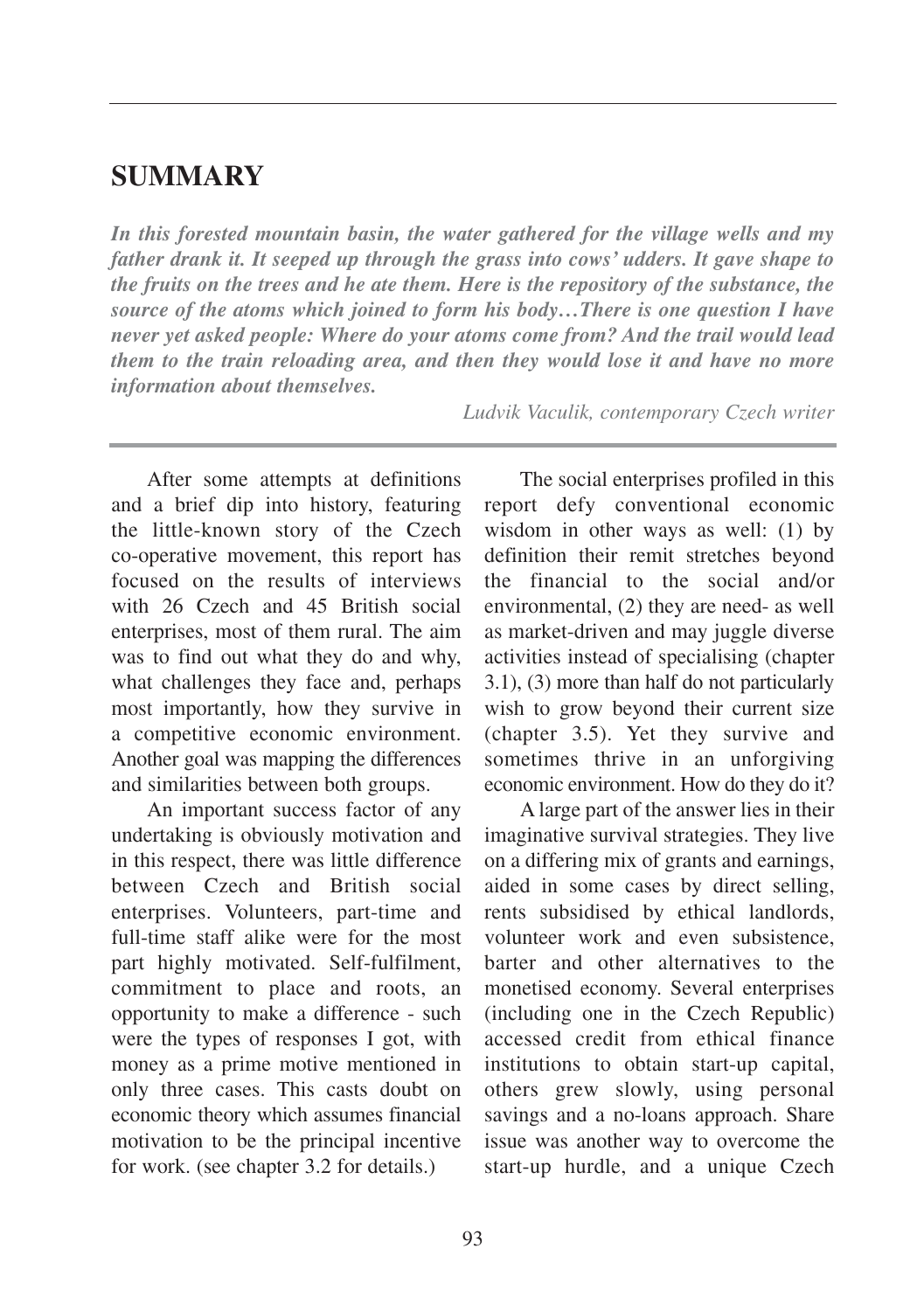project, the **White Carpathian Sheep** Partnership<sup>1</sup>, which secured share issue on sheep, is profiled in chapter 3.1. Other innovative and often complex financial strategies, including remarkable ones such as that of the **Firemen's Insurance Company**, the **Port Appin co-operative** and the **Stonesfield Community Trust**, are described in chapter 3.4.

If the motivation and survival strategies of social enterprises in both countries were found to be broadly similar, some perceived challenges appeared equally so. Most disturbingly, such disparate developments as the mandatory building of oversized piers in the Hebrides, the subsuming of small farms into ever larger entities in Southeast Bohemia, the axing of small viable Czech credit unions to comply with new banking regulations, and the demise of small shops both East and West, to name but a few, all seem to point to an accelerating "threat to the small" (chapter 3.5). From the perspective of small rural social enterprises (and in many ways the same holds true for small Czech villages), both national/EU legislation, often tailored to the large and the urban, and the unbridled global market collude to render their existence ever more precarious.

While various strategies can be and

are employed to counter such trends, most importantly perhaps co-operation, federations, linking-up among the small (chapters 3.5 and 4), they have their limits. The problem remains and despite its magnitude (or perhaps because of it) appears un-addressed or even un-remarked in most mainstream discourse on rural issues<sup>2</sup>.

Despite similarities in remit, motivation, survival strategies and some perceived problems, considerable differences between the Czech and British projects remain. Britain scored much higher than the Czech Republic in many respects. Both staff and volunteers in Britain tended to have a surprising theoretical and practical awareness and knowledge of both the rules explicit and the ethos implicit in the governance and running of their organisations. Intricate organisational structures were often set up to ensure transparency, accountability and the democratic participation of stakeholders in the decision-making process (chapters 3.3 and 4). Some larger co-operatives, such as the **Oxford, Swindon and Gloucester Society** and the **Phone Co-op,** were successful in including a very large membership in decision-making through strategies such as distance voting, members' groups which influence co-op

*<sup>1)</sup> This project and others in the Eastern part of the country are in fact not Czech in the strict sense of the word. The country is traditionally divided into the Eastern, Moravian part and the Western, Bohemian part. "Czech" is in our own language a synonym for "Bohemian", and the social enterprises in the White Carpathians would describe themselves as Moravian rather than Czech. For simplicity's sake I mostly use the word "Czech" for all social enterprises in the Czech Republic including the Moravian ones. See also map in Appendix 3.*

*<sup>2)</sup> An exception in this respect are the Ghost Town Britain publications of the new economics foundation.*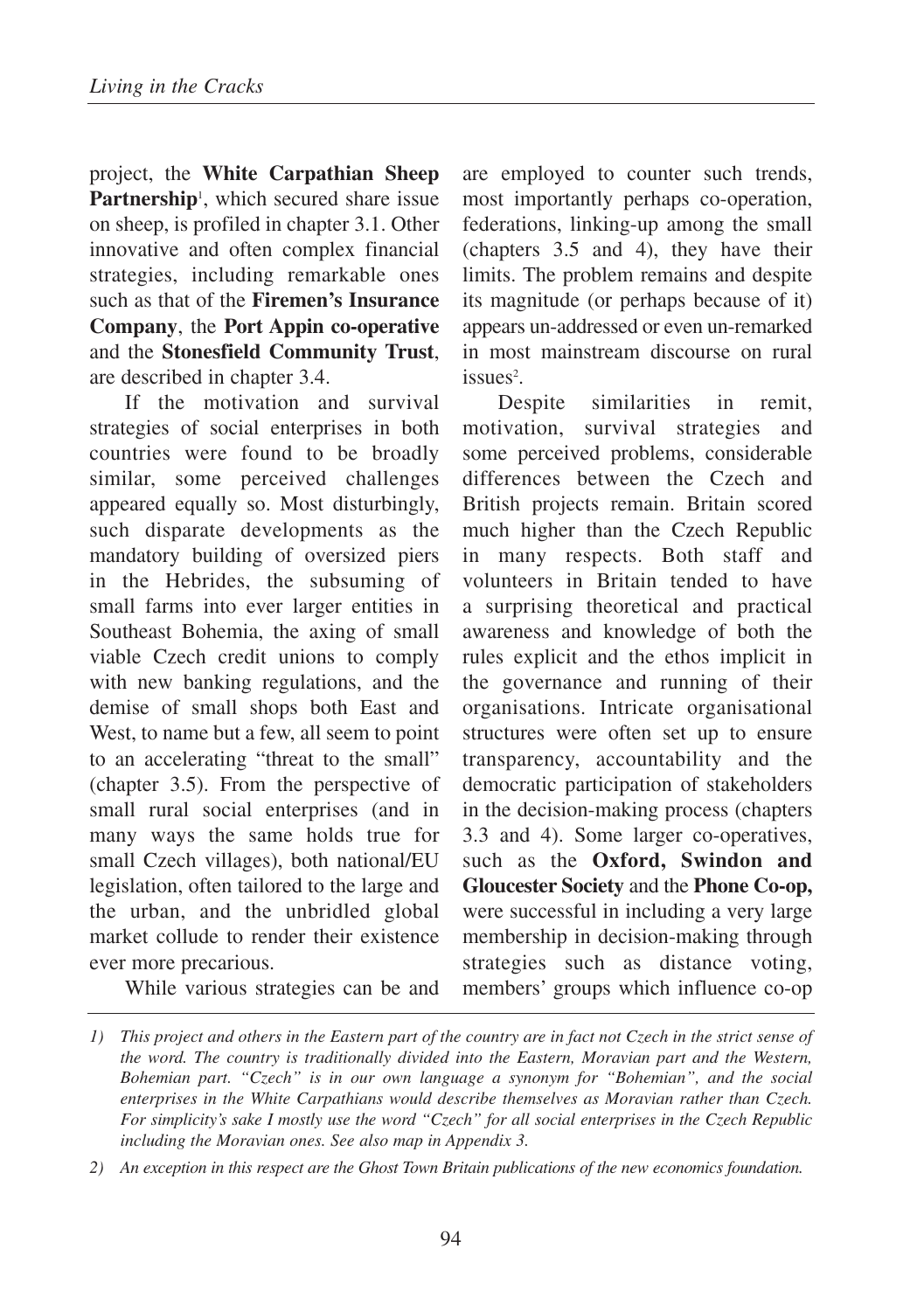

*Peter Couchman (Oxford, Swindon and Gloucester Co-operative Society)* 

policy, newsletters, a freephone hotline for members, and positive discrimination of new board candidates (chapter 3.3). British legal and governance structures tended to be more flexible and adaptable to members' needs than Czech ones, yet strict regulation (coupled I would argue with a hard-to-pin-down sense of basic honesty, integrity and trust) ensured the absence of corruption, which is more than can be said for my own country (chapters 3.3 and 4). A long and uninterrupted tradition not only of voluntary work and the ability to self-organise, but also of hard-headed, pragmatic and beneficial entrepreneurial know-how seemed to be

in evidence wherever I looked (see e.g. item 9 in chapter 3.4).

Networking was another British skill from which Czech social entrepreneurs could benefit. Practically all the projects interviewed in the UK were members of one or more umbrella organisations or networks if they were not umbrella organisations or networks themselves. In contrast, few of their Czech counterparts were inter-linked (the White Carpathian groups are an exception in this respect - see chapter 3.1). Like the Czech co-operative tradition (Chapter 4) and the voluntary and entrepreneurial ethos and skills, the will and skill to form networks appears to be a casualty of the 50 years' pulverisation of authentic bottom-up initiative in this country. Yet such an attitude renders Czech social enterprises isolated and vulnerable, especially vis-a-vis the "threat to the small" problem mentioned above (see Box 3 in chapter 3.3).

Besides umbrella groups and networks, an important factor in the success of many British social enterprises was the unsung institution of the enabling and ethical finance organisation. I have interviewed **Envolve, REAP, Somerset Food Links, Sustainable Tourism Initiative, ViRSA** and the **West Dorset** Land Trust and have been told of many other social enterprises, charities, partnerships and agencies whose remit is to strengthen local economies and foster nascent social enterprises (see e.g. item 10 in chapter 3.4). Some emerge spontaneously from below, others may be linked to statutory bodies or other institutions. Quite often, the role is taken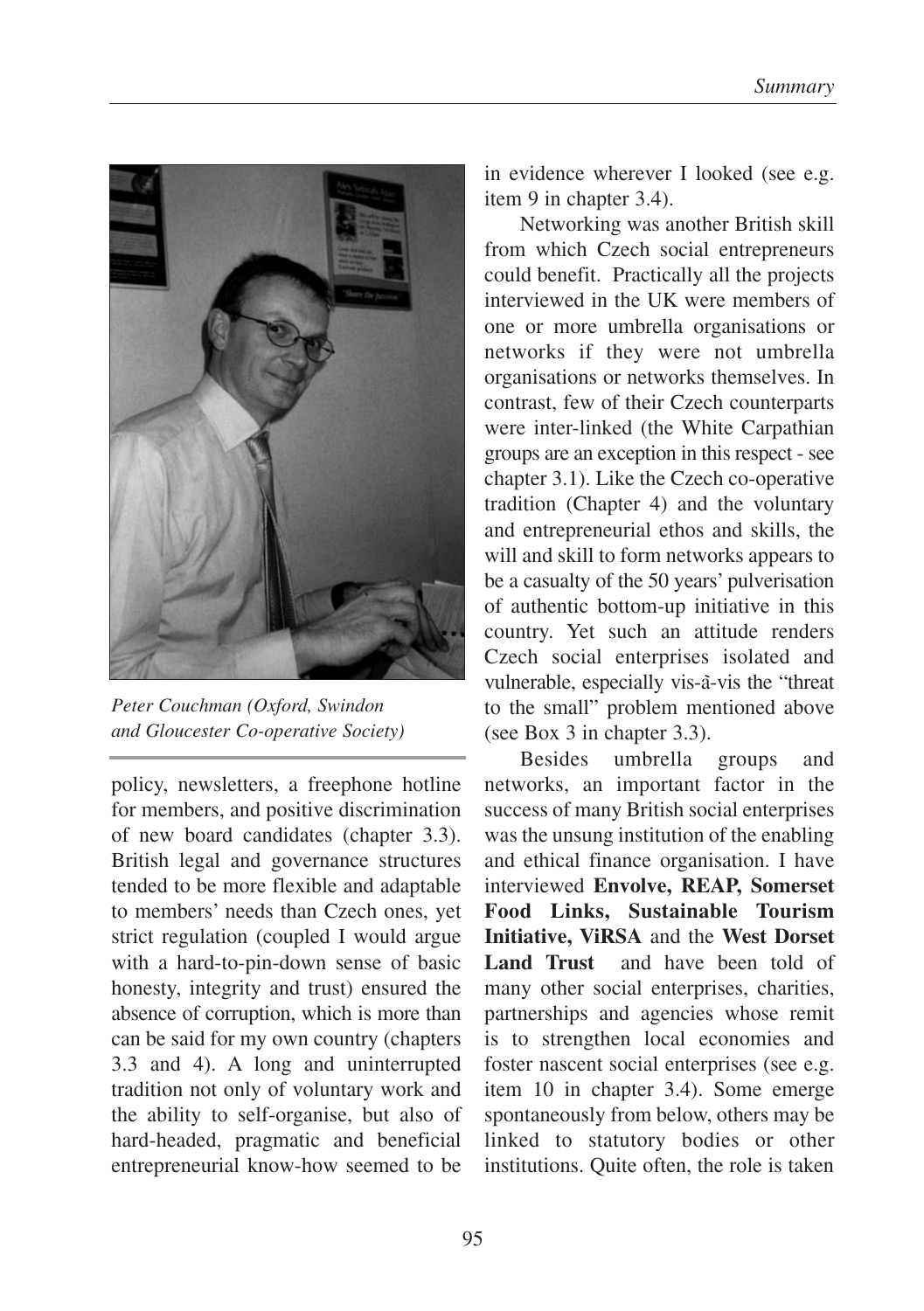on by umbrella groups as well - there is no clear dividing line, as evidenced by **ViRSA** and others. In the Czech Republic, such enabling organisations are few (e.g. the **Kopanice Development Information Centre**) and their importance seems very much underestimated.

Ethical (or social) finance institutions are another hidden asset which British social enterprises can draw on. The **Stonesfield Community Trust**, for example, received a loan from **Triodos Bank** and from the Ecological Building Society to build affordable and environment-friendly housing. Such alternative credit institutions tend to be more approachable and flexible in their collateral requirements than high-street banks, waiting time to approve a loan is usually short, loans can be small and lower interest rates or longer repayment rates may be possible. The **Ethical Property Company** helps to fulfil another important need of small social enterprises and other groups by offering them affordable office space. I interviewed nine ethical finance institutions in Britain (see Appendix 4) and there are many more. In contrast, there is no ethical bank or registered micro-lending facility in the Czech Republic (but see project **66** in Appendix 4), although the **Firemen's Insurance Company** re-cycles its profits as grants to local firemen's organisations.

At the same time there remain, unnoticed and unmarked in the current scramble to emulate the West, important positive assets in the Czech Republic and its countryside which seem to have vanished in Britain long ago as a casualty, not of Communism this time but perhaps of Capitalism, extreme urbanisation and even such long-ago traumas as the enclosures and Highland clearances.

For example, while a strong movement is underway in the U.K. calling for a return to local food, Czech citizens urban and rural, who have for the most part never heard of such a campaign, quietly continue to produce in gardens, allotments and second homes 40% of their own potatoes and eggs and 60% of fruits like apples and plums<sup>3</sup>, as well as large amounts of vegetables (Kunstatova 1999). Similarly, while we have no publicised farmers' market movement, markets selling local agricultural produce, uncelebrated and very much taken for granted, thrive in many Czech towns and cities (see item 6 in chapter 3.4). Czech farms often produce feed for their animals and manure for their fields in a closed-loop system (though this is changing), and rural dwellers maintain a link with their land not only through gardens and allotments, but often through ownership of small woodlots whose wood they sell or utilise themselves.

To take another example: while formalised networks of agro-tourism services are slow to form and often tend to serve either the emerging upper class or visitors from abroad, many ordinary urbanites maintain country links based, as often as not, on ties to relatives, and middle- and working-class people frequently have second homes in villages,

*<sup>3)</sup> Data from the Czech Statistical Office for 1997*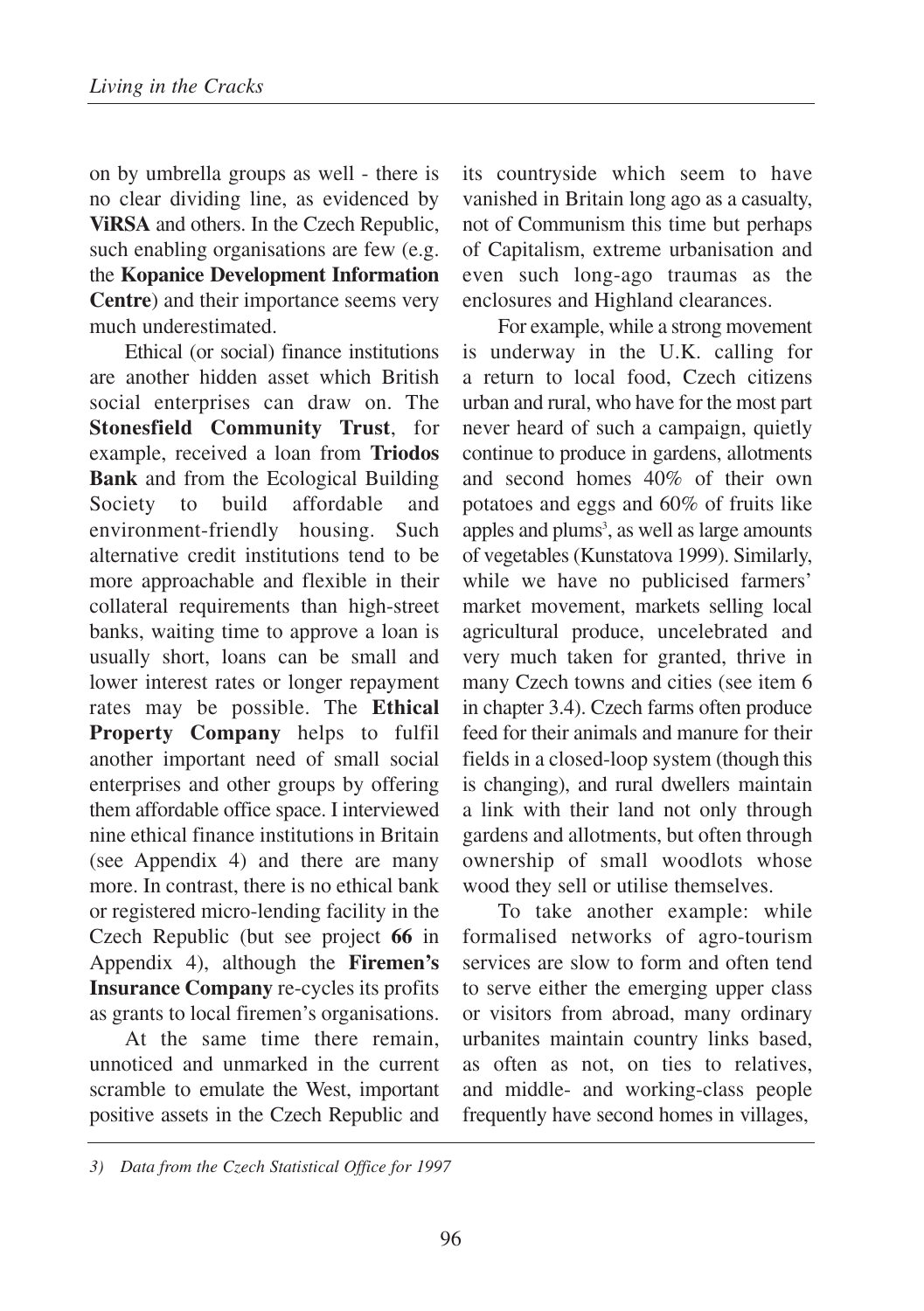often maintained with DIY, and take an active part in village life.

If local production loops and links between country and city are stronger than in Britain, so are long-term connections with places. Compared with British respondents, the Czechs I spoke to had often lived in the area where they worked for a considerable length of time. Some were even born there. To borrow a figure of speech from my eighty-year old Edinburgh neighbour, Czechs are more likely to "belong" to a place. Or, in the Czech phrase, they usually "come from" somewhere - from a distinct place with a flavour of its own. Mobility is lower in the Czech Republic and, as a result, ties to place, neighbours and family tend to be stronger. From a conventional economic perspective, this is a drawback: should not people be ready to move where work beckons? From a deeper human perspective though I would argue for the opposite: aren't long-term relationships to people and place an important part of what gives our lives meaning?

Other spheres where the Czech Republic seems to score better than Britain are rural skills and craftsmanship. At least in some of the Czech regions, using local resources to produce beautiful products remains against all odds a living art to this day. A local products catalogue recently published by the White Carpathian Traditions, the association responsible for running the **Hostetin Apple-juice Plant**, could double as a local economics textbook: the region is replete with meadows, fruit orchards, and cow and sheep pastures and it produces herb teas



*The yearly Traditional Market in Valasske Klobouky provides a major marketing opportunity for local craftsmen.* 

and honey and beeswax candles (from the meadows), apple juice and dried fruits (from the orchards), and locally- - packed meat, sheepskins, leather and felt slippers (from the pastures). Wood from the forests is used for kitchen utensils and for traditional woodcarvings, and other local craftspeople, some of whom exhibit and sell their products at the annual **Traditional Market in Valasske Klobouky**, produce baskets, barrels, wooden field implements, straw Christmas decorations and many more carefully crafted products. Links to traditional culture are robust in other Czech areas as well, as evidenced by Hana Doskocilova from South Bohemia (**58**), who learned her art of Easter egg decoration from a grandmother who baked her own bread in a bread oven and spun her own yarn on a spinning wheel.

Traditional farming architecture emerged as a presence in my research in the Czech Republic as well. Of the projects interviewed, seven or more are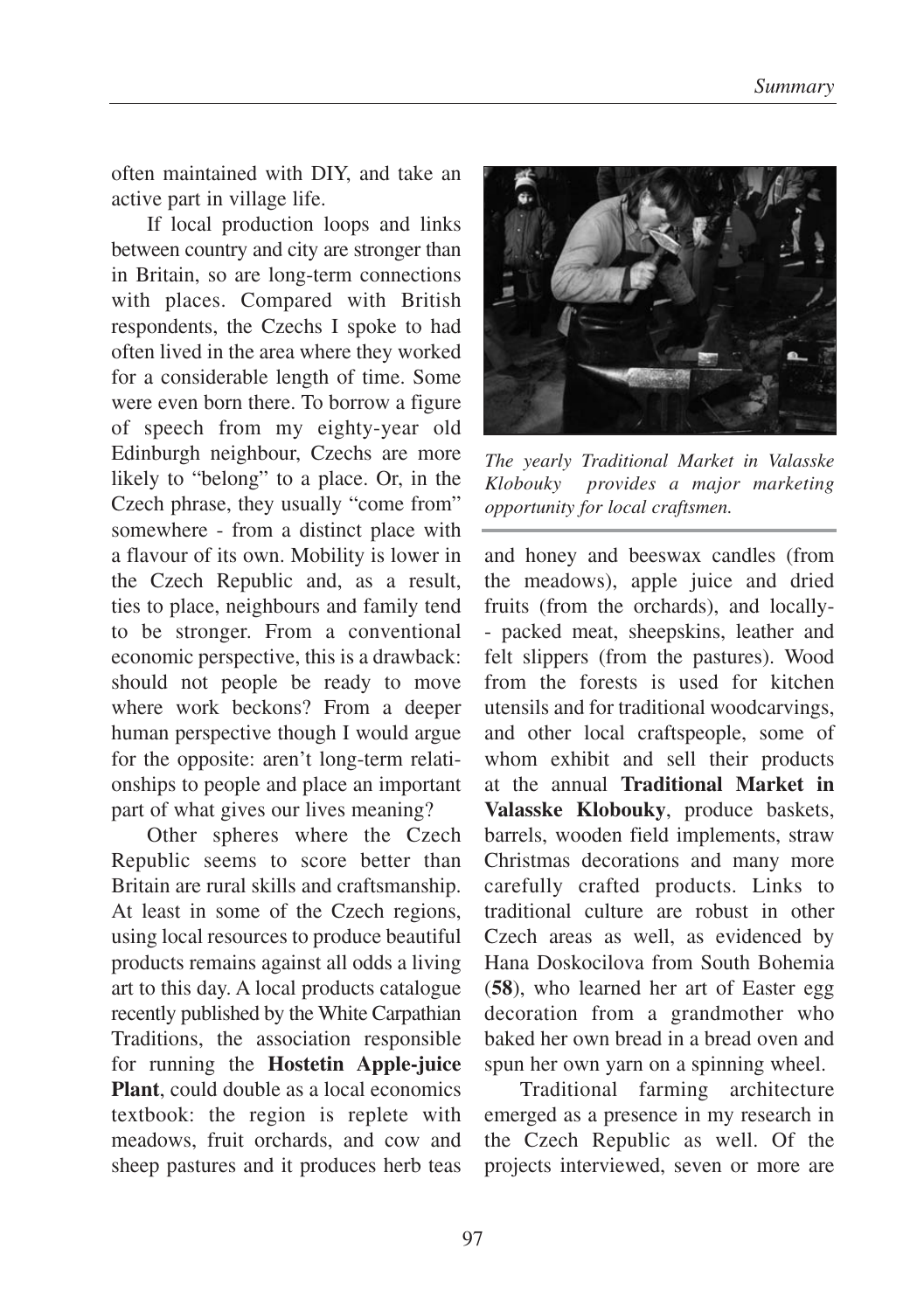linked to ancient farm buildings which often include a barn, loft, yard, stables, etc.4 The subtle influence of such buildings, made of local wood or stone and clay, blending gracefully into the landscape, inviting you to be not only a consumer but a producer as well, is hard to pin down. It does exist though, and a new, environmentally and socially friendly economy seems easier to achieve if you tune in to the old farms' timeless message of local provisioning and co- -operation. A case-in point is the **Hostetin Apple-juice Plant** project. It stands on the grounds of an old farmhouse in the village centre. Though the farm had been too dilapidated to save, the plant was built from its sun-dried bricks, the old fruit-drying shed on its grounds has become a communal facility and the old orchard has returned to life with the new demand for its old apple varieties.

The **Hostetin** project symbolises another positive aspect of Czech rural culture - the existence of numerous small village councils with a right to own land and assets, employ staff and, to a certain degree, to exercise the right of self-rule as opposed to state rule. Hostetin village itself, which has only 220 inhabitants, owns and manages a village reed-bed water treatment plant and wood-chip fired heating plant on behalf of the community, and this is seen as nothing

exceptional and unusual. A British community or local council would probably need to form a development trust or co-operative in such a case, as British communities (**17, 29, 35**) indeed have done. In a way then, all Czech villages small enough to form a true community could be termed "social enterprises" (Chapter 4).

If we envision rural social enterprises as stepping-stones to a new equitable, localised and environmentally friendly economy, with emphasis on the empowerment of the ordinary citizen, how can each country help the other achieve such a goal? Our British friends can offer their sophisticated organisational and entrepreneurial know- -how and strong ethics as described above, but also perhaps an appreciation of what the Czechs tend to take for granted, such as grandma's veggie garden and chickens, or the powers of the local village municipality. The Czechs, on the other hand, after beginning to see the threatened rural and craft skills and local linkages and roots they still possess as something pertaining to the future rather than to the past, can look for creative ways to preserve, enhance and use these assets in the  $21<sup>st</sup>$  century, and in the process inspire those in Britain who are looking for new paths and solutions.

*4) Projects nos. 47, 48, 60, 61, 63, 65, 68 (see Appendix 4)*